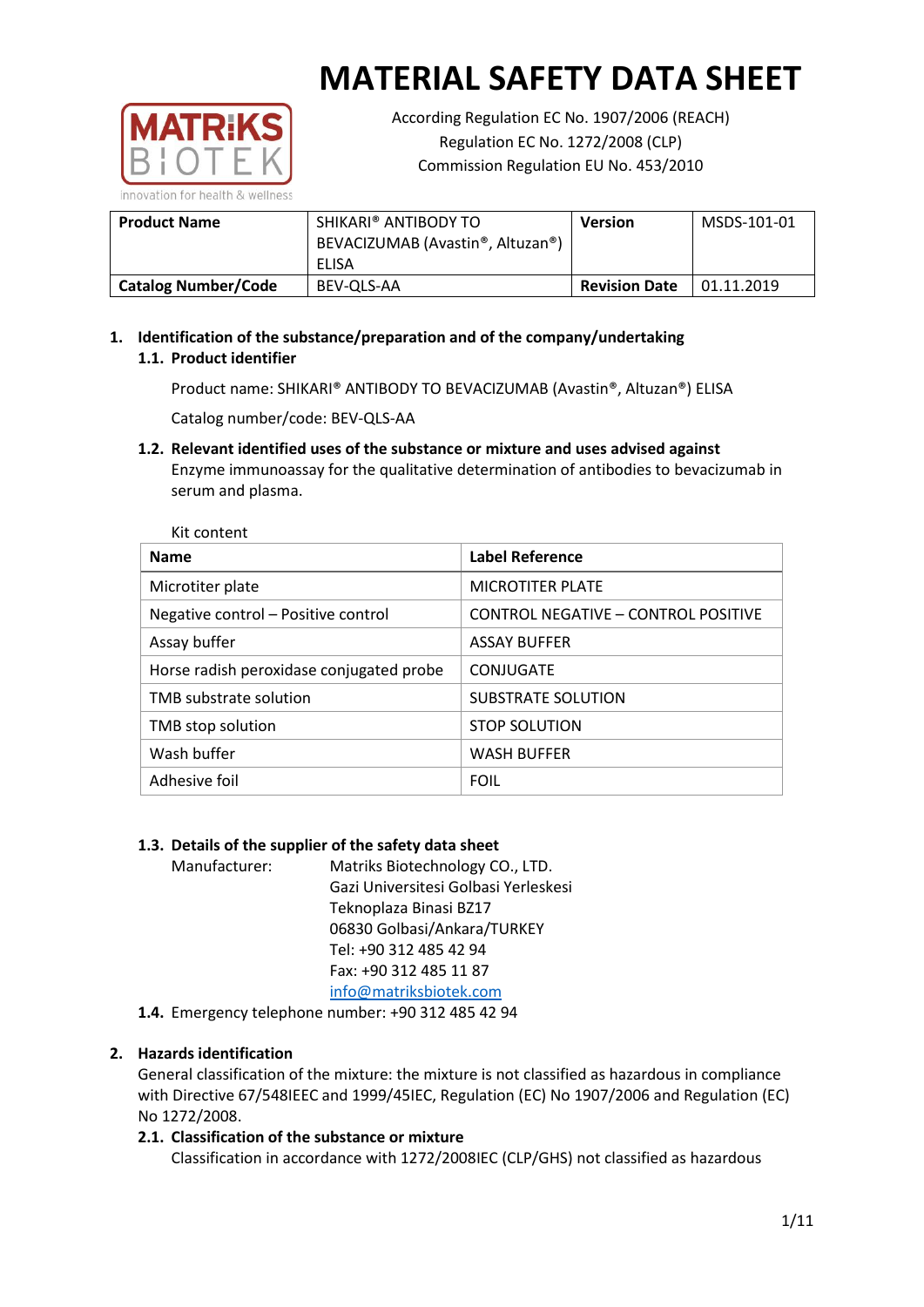

According Regulation EC No. 1907/2006 (REACH) Regulation EC No. 1272/2008 (CLP) Commission Regulation EU No. 453/2010

| <b>Product Name</b>        | SHIKARI® ANTIBODY TO<br>BEVACIZUMAB (Avastin®, Altuzan®)<br>ELISA | <b>Version</b>       | MSDS-101-01 |
|----------------------------|-------------------------------------------------------------------|----------------------|-------------|
| <b>Catalog Number/Code</b> | BEV-OLS-AA                                                        | <b>Revision Date</b> | 01.11.2019  |

Classification in accordance with 67/548IEEC and 1999/45IEC (DPD) not classified as hazardous

## **2.2. Label elements**

This product is not under labelling according to Regulation (EC) n. 1272/2008

## **2.3. Other hazards**

Results of PBT and vPvB assessment: The substances in the mixture do not meet the PBT/vPvB criteria according to REACH (content <0,1% w/w), annex XIII; the substances in the mixture are not included in the Candidate List of SVHC.

**Note:** This product is intended for laboratory use by professional uses only. Use appropriate personal protective equipment while working with the reagents provided.

## **3. Composition/information on ingredients**

#### **3.1. Substances**

| <b>Stop Solution</b>               |                                                                                                                               |
|------------------------------------|-------------------------------------------------------------------------------------------------------------------------------|
| Ingredient                         | Hydrochloric Acid (HCL) Index No. 017-002-01-X                                                                                |
| CAS No (EC No)                     | 7647-01-0(231-595-7)                                                                                                          |
| Containing Conc. (%)               | <5,0* (Dilution is not classified as hazardous<br>according to the European Regulation<br>67/548/EEC and 1272/2008/EC)        |
| form)                              | Classification according to regulation (EC) No 1272/2008 (CLP) (related to the concentrated                                   |
| Hazard Class and Category Codes(s) | Skin Corr. 1B STOT SE 3                                                                                                       |
| Hazard Statement Code(s)           | H314, H335                                                                                                                    |
| Pictogram, Signal Word Code(s)     | GHS05, GHS07, Dgr                                                                                                             |
| Specific Conc. Limits, M-factors   | Skin Corr. 1B; H314: C≥25%<br>Skin Irrit. 2; H315: 10% ≤ C < 25 %<br>Eye Irrit. 2, H319: 10%≤C<25 %<br>STOT SE 3; H355: C≥10% |
| Directive 67/548/EEC               | C; R34-37: C≥25%<br>Xi; R36/37/38: 10%≤C<25%                                                                                  |

### **3.2. Mixtures**

| <b>Controls, Assay Buffer</b> |                                     |
|-------------------------------|-------------------------------------|
| Ingredient                    | Sodium Azide Index no. 011-004-00-7 |
| CAS No (EC No)                | 26628-22-8 (247-852-1)              |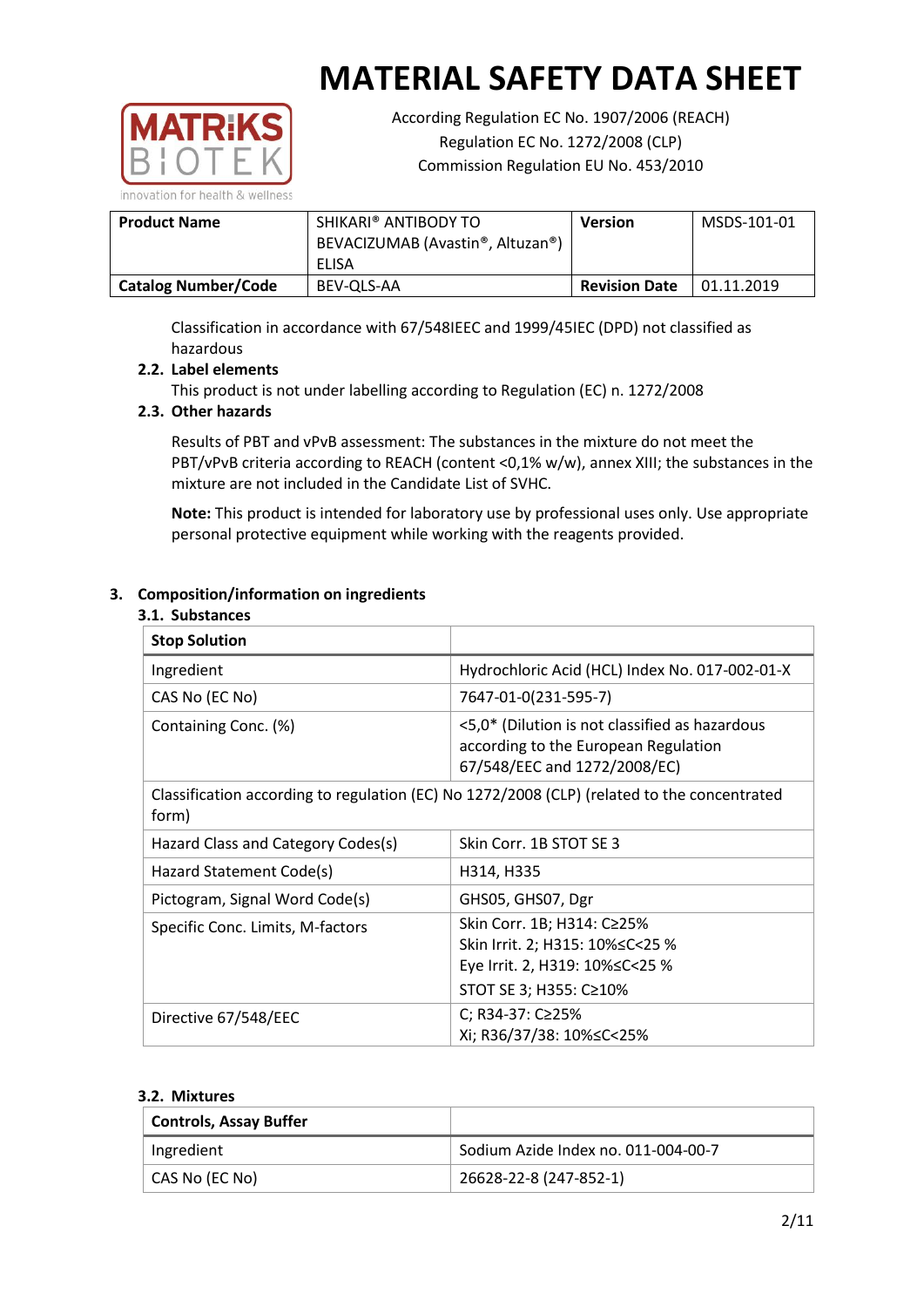

According Regulation EC No. 1907/2006 (REACH) Regulation EC No. 1272/2008 (CLP) Commission Regulation EU No. 453/2010

| <b>Product Name</b>        | SHIKARI® ANTIBODY TO<br>BEVACIZUMAB (Avastin®, Altuzan®)<br><b>FLISA</b> | <b>Version</b>       | MSDS-101-01 |
|----------------------------|--------------------------------------------------------------------------|----------------------|-------------|
|                            |                                                                          |                      |             |
| <b>Catalog Number/Code</b> | BEV-OLS-AA                                                               | <b>Revision Date</b> | 01.11.2019  |

| Containing Conc. (%)               | <0,001 % (Dilution is not classified as hazardous<br>according to the European Regulation<br>67/548/EEC and 1272/2008/EC) |
|------------------------------------|---------------------------------------------------------------------------------------------------------------------------|
| form)                              | Classification according to regulation (EC) No 1272/2008 (CLP) (related to the concentrated                               |
| Hazard Class and Category Codes(s) | Acute Tox. 2 (oral)                                                                                                       |
|                                    | Acute Tox. 1 (dermal)                                                                                                     |
|                                    | STOT RE 2                                                                                                                 |
|                                    | Acute Aquatic 1                                                                                                           |
|                                    | Aquatic Chronic 1                                                                                                         |
| Hazard Statement Code(s)           | H300, H310, H373, H400, H410                                                                                              |
| Pictogram, Signal Word Code(s)     | GHS06, GHS08, GHS09                                                                                                       |
| Specific Conc. Limits, M-factors   | M-Factor-Aquatic Acute:1                                                                                                  |
| Directive 67/548/EEC               | R23/24/25-36/37/38-50/53                                                                                                  |

| Conjugated                                                                                           |                                                                                                                                                  |
|------------------------------------------------------------------------------------------------------|--------------------------------------------------------------------------------------------------------------------------------------------------|
| Ingredient                                                                                           | Proclin 150 Index no. 613-167-00-5                                                                                                               |
|                                                                                                      | Proclin 150 is a mixture of substances of the<br>components, 5-Chloro-2-methyl-4-isothiazolin-3-<br>one and 2-Methyl-2H -isothiazol-3-one (3:1). |
| CAS No (EC No)                                                                                       | 55965-84-9                                                                                                                                       |
| Containing Conc. (%)                                                                                 | <0,0015% (Dilution is not classified as hazardous<br>according to the European Regulation<br>67/548/EEC and 1272/2008/EC)                        |
| Classification according to regulation (EC) No 1272/2008 (CLP) (related to the concentrated<br>form) |                                                                                                                                                  |
| Hazard Class and Category Codes(s)                                                                   | Acute Tox, 3                                                                                                                                     |
|                                                                                                      | Skin Corr. 1B                                                                                                                                    |
|                                                                                                      | Skin Sens. 1                                                                                                                                     |
|                                                                                                      | <b>Acute Aquatic 1</b>                                                                                                                           |
|                                                                                                      | <b>Aquatic Chronic 1</b>                                                                                                                         |
| Hazard Statement Code(s)                                                                             | H301, H311, H314, H317, H331, H400, H410                                                                                                         |
| Pictogram, Signal Word Code(s)                                                                       | GHS05, GHS07, GHS09                                                                                                                              |
| Specific Conc. Limits, M-factors                                                                     | ≥0,6%: Skin Corr. 1B, H314<br>0,06 - < 0,6%: Skin Irrit. 2, H315                                                                                 |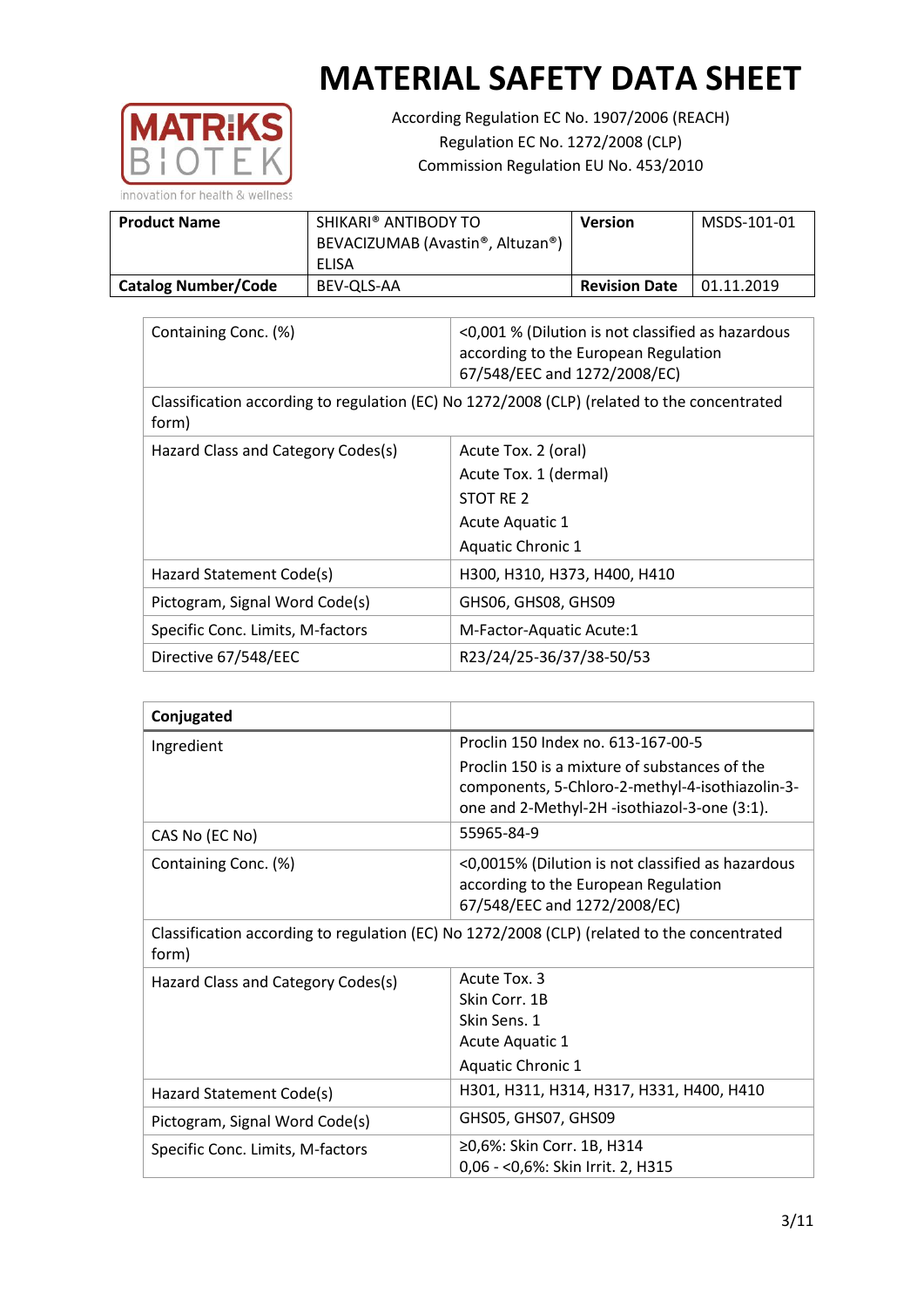

According Regulation EC No. 1907/2006 (REACH) Regulation EC No. 1272/2008 (CLP) Commission Regulation EU No. 453/2010

**Product Name SHIKARI® ANTIBODY TO** BEVACIZUMAB (Avastin®, Altuzan®) ELISA **Version** MSDS-101-01 **Catalog Number/Code** BEV-QLS-AA **Revision Date** 01.11.2019

|                      | 0,06 - < 0,6 %: Eye Irrit. 2, H319<br>≥0,0015 %: Skin Sens. 1, H317<br>M-Factor - Aquatic Acute: 10 |
|----------------------|-----------------------------------------------------------------------------------------------------|
| Directive 67/548/EEC | T; N R:23/24/25-34-35-50/53<br>$S: (2-)26-28-36/37/39-45-60-61$                                     |

## **4. First-aid measures**

## **4.1. Description of first aid measures**

General advice: No special measures required. Consult physician in case of complaints. If inhaled: Supply fresh air.

In case of skin contact: Immediately flush skin with plenty of water. Cold water may be used. Remove contaminated clothing and shoes.

In case of eye contact: Check for and remove any contact lenses. Immediately flush eyes with plenty of water for at least 15 minutes. Cold water may be used. If swallowed: Rinse mouth with plenty of water

## **4.2. Most important symptoms and effects, both accurate and delayed**

There are no hazards under normal use conditions. Direct contact with eyes may cause slight and temporary irritation. Swallowing of larger amounts may lead to stomachache, vomiting or diarrhea.

## **4.3. Indication of any immediate medical attention and special treatment needed** No specific therapy known. Use supportive and symptomatic treatment.

## **5. Fire-fighting measures**

## **5.1. Extinguishing media**

Suitable extinguishing media: Water spray, alcohol resistant foam, dry-powder, carbon dioxide

Unsuitable extinguishing media: Direct water stream

- **5.2. Special hazards arising from the substance mixture** To the best of our knowledge, no special hazards can be defined
- **5.3. Advice for fire-fighters** No data available.

## **6. Accidental release measures**

- **6.1. Personal precautions, protective equipment and emergency procedures** Wear appropriate protective gloves and clothes.
- **6.2. Environmental precautions**

Dilute with plenty of water. Do not allow to enter sewers/surface or ground water.

## **6.3. Methods and materials for containment and cleaning up**

Absorb with liquid-binding material (sand, diatomite, acid binders, universal binders, sawdust).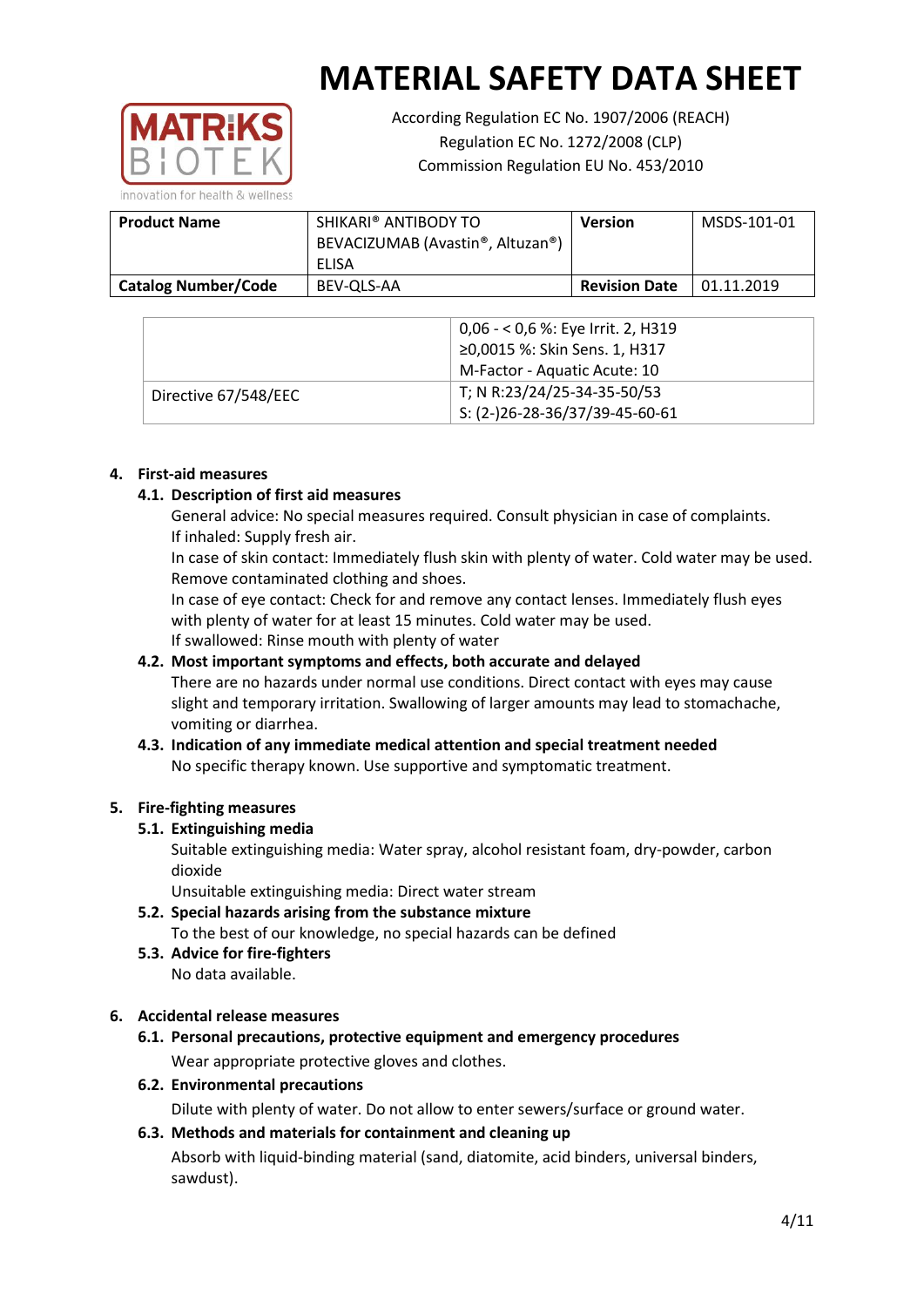

According Regulation EC No. 1907/2006 (REACH) Regulation EC No. 1272/2008 (CLP) Commission Regulation EU No. 453/2010

| <b>Product Name</b>        | SHIKARI® ANTIBODY TO<br>BEVACIZUMAB (Avastin®, Altuzan®)<br>ELISA | Version              | MSDS-101-01 |
|----------------------------|-------------------------------------------------------------------|----------------------|-------------|
| <b>Catalog Number/Code</b> | BEV-QLS-AA                                                        | <b>Revision Date</b> | 01.11.2019  |

### **6.4. Reference to other sections**

For personal protection see section 8. For disposal see section 13.

## **7. Handling and storage**

### **7.1. Precautions for safe handling**

Use all reagents in accordance with the relevant package insert provided with the product. Do not smoke, eat, drink or apply cosmetics in areas where kit reagents are handled. Wear disposable latex gloves when handling reagents.

Never pipet by mouth and avoid contact of reagents and specimens with skin and mucous membranes.

Handling should be done in accordance with the procedures defined by an appropriate national biohazard safety guideline or regulation.

Use all reagents in accordance with the relevant package insert provided with the product.

### **7.2. Conditions for safe storage, including any incompatibilities**

Store in tightly closed original packages or appropriately labeled alternate vessels. Store in dry, bunded areas. Keep away from direct sunlight and heat sources. Recommended storage temperature: 10-30°C (shipment), 2-8°C (long term storage). Protect from freezing. Keep away from food and drinks. Keep away from acids and heavy metals. Keep out of the reach of children.

## **7.3. Specific end uses**

For EU diagnostic product. For the rest of the world "Research use only".

#### **8. Exposure controls/personel protection**

#### **8.1. Control parameters**

Indicative occupational exposure limit ES (2000/39IEC, Directive 2006/15IEC and Directive 2009/161IEC):

| <b>CAS</b> | <b>Substance</b> | Indicative occupational exposure limit |                       |
|------------|------------------|----------------------------------------|-----------------------|
|            | name             |                                        |                       |
| 26628-22-8 | Sodium Azide     | OEL mean (time-weighted 8 h):          | 0,1 mg/m <sup>3</sup> |
|            |                  | OEL short term (LS min):               | 0,3                   |
|            |                  | Notation: Skin                         |                       |

National work-place occupational exposure limits (only selected lands are displayed):

| <b>CAS</b> | <b>Substance</b><br>name | <b>Occupational exposure limits</b> |                       |
|------------|--------------------------|-------------------------------------|-----------------------|
| 26628-22-8 | Sodium Azide             | Turkev                              |                       |
|            |                          | PEL:                                | 0,1 mg/m <sup>3</sup> |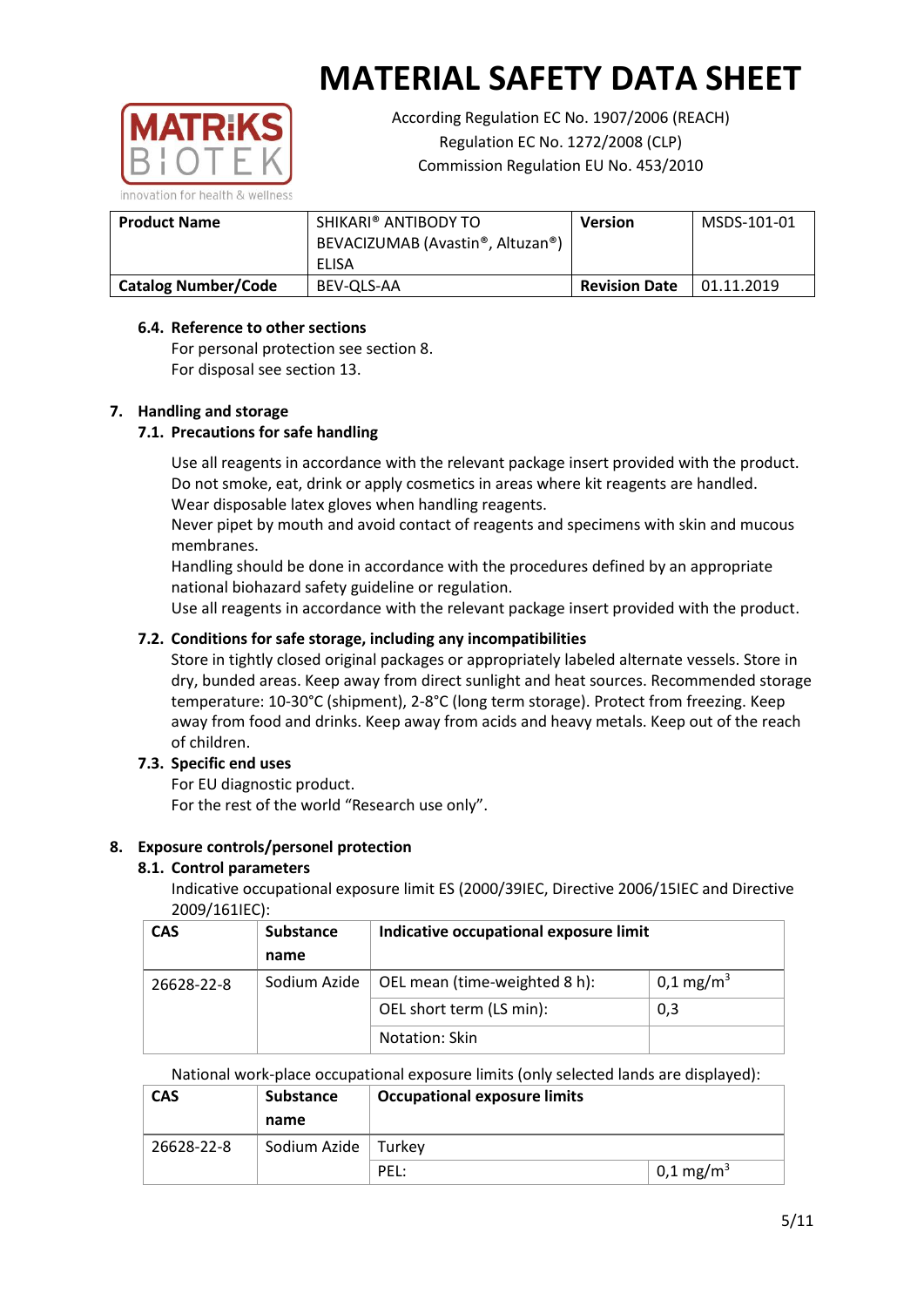

According Regulation EC No. 1907/2006 (REACH) Regulation EC No. 1272/2008 (CLP) Commission Regulation EU No. 453/2010

| <b>Product Name</b>        | SHIKARI® ANTIBODY TO<br>BEVACIZUMAB (Avastin®, Altuzan®) | <b>Version</b>       | MSDS-101-01 |
|----------------------------|----------------------------------------------------------|----------------------|-------------|
|                            | ELISA                                                    |                      |             |
| <b>Catalog Number/Code</b> | BEV-OLS-AA                                               | <b>Revision Date</b> | 01.11.2019  |

| NPEL-P:                                 | 0,3 mg/m <sup>3</sup>   |
|-----------------------------------------|-------------------------|
| D - absorb through skin                 |                         |
| I - irritating to mucosa (eye, airways) |                         |
| and skin                                |                         |
| Government Regulation no.               |                         |
| 361/2007 Coll.                          |                         |
| Slovakia                                |                         |
| NPEL mean:                              | $0,1 \text{ mg/m}^3$    |
| NPEL short-term:                        | 0,3 mg/m <sup>3</sup>   |
| Note K: absorbed through skin           |                         |
| Regulation 300/2007 Coll. (SK),         |                         |
| Appendix 1                              |                         |
| Germany                                 |                         |
| AGW - time weighted mean:               | $0,2 \text{ mg/m}^3$    |
| Short -term factor:                     | 2(1)                    |
| 1RGS-900                                |                         |
| United Kingdom                          |                         |
| TWA:                                    | $0,1 \,\mathrm{mg/m^3}$ |
| STEL:                                   | $0,3 \text{ mg/m}^3$    |
| France                                  |                         |
| TWA:                                    | $0,1 \text{ mg/m}^3$    |
| STEL:                                   | 0,3 mg/m <sup>3</sup>   |

Other recommended values: not set

| <b>CAS</b> |                          | Substance name   OEL - equivalents |  |
|------------|--------------------------|------------------------------------|--|
|            | $\overline{\phantom{0}}$ | $\overline{\phantom{0}}$           |  |

Indicative biological limits (Turkey, *432/2003* Coll.): not set

| Substance                | Evaluated as             | Limit values |
|--------------------------|--------------------------|--------------|
| $\overline{\phantom{0}}$ | $\overline{\phantom{0}}$ | -            |

DNEL: not available for the mixture.

PNEC: not available for the mixture.

## **8.2. Exposure controls**

General hygiene directives should be considered.

Keep away from food stuffs and beverages. Wash hands before breaks and at the end of the working day

#### **Personal protective equipment:**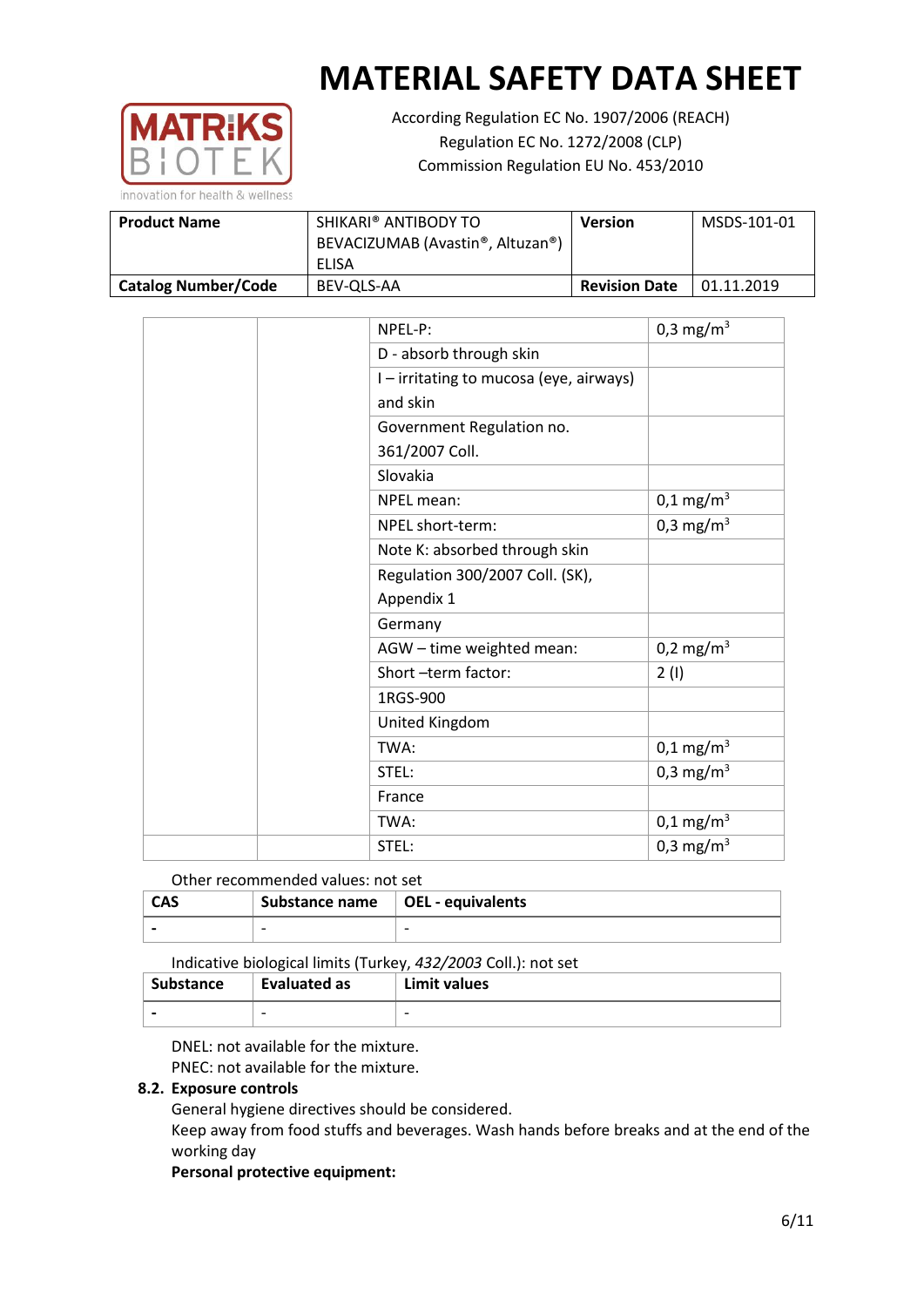

According Regulation EC No. 1907/2006 (REACH) Regulation EC No. 1272/2008 (CLP) Commission Regulation EU No. 453/2010

| <b>Product Name</b>        | SHIKARI® ANTIBODY TO<br>BEVACIZUMAB (Avastin®, Altuzan®)<br>ELISA | <b>Version</b>       | MSDS-101-01 |
|----------------------------|-------------------------------------------------------------------|----------------------|-------------|
| <b>Catalog Number/Code</b> | BEV-OLS-AA                                                        | <b>Revision Date</b> | 01.11.2019  |

| <b>Respiratory protection:</b> | Not required                                                      |
|--------------------------------|-------------------------------------------------------------------|
| Skin protection                | Protective gloves of nitrile or nature latex, satisfying the norm |
|                                | <b>DIN EN 455</b>                                                 |
| Eye/Face protection            | Safety glasses with side shields confirming to EN 166 (EN),       |
|                                | NIOSH (US)                                                        |
| Body protection                | Impenetrable protective clothing                                  |

### **9. Physical and chemical properties**

## **9.1. Information on basic physical and chemical properties**

| <b>COMPONENT</b>      | <b>APPEARANCE</b> | <b>ODOR</b>     | pH             |
|-----------------------|-------------------|-----------------|----------------|
| Microtiter plate      | Solid, white      | <b>Odorless</b> | Not applicable |
| Controls              | Liquid, colorless | Odorless        | $7,4 \pm 0,05$ |
| Conjugate             | Liquid, red       | <b>Odorless</b> | $7,4 \pm 0,05$ |
| Assay buffer          | Liquid, blue      | Odorless        | $7,4 \pm 0,05$ |
| Substrate<br>solution | Liquid, colorless | <b>Odorless</b> | $3,6 - 3,8$    |
| Stop solution         | Liquid, colorless | <b>Odorless</b> | ${<}1$         |
| Wash buffer           | Liquid, colorless | <b>Odorless</b> | $7,4 \pm 0,05$ |

| <b>For All Components</b>                    |                              |  |  |
|----------------------------------------------|------------------------------|--|--|
| Odor threshold                               | No data available            |  |  |
| Melting point/freezing point                 | No data available            |  |  |
| Initial boiling point and range              | No data available            |  |  |
| Flash point                                  | No data available            |  |  |
| Evaporation rate                             | No data available            |  |  |
| Flammability (solid, gas)                    | No data available            |  |  |
| Upper/lower flammability or explosive limits | No data available            |  |  |
| Vapour pressure                              | No data available            |  |  |
| Vapour density                               | No data available            |  |  |
| Relative density                             | No data available            |  |  |
| Solubility(ies)                              | Fully miscible               |  |  |
| Partition coefficient: n-octanol water       | No data available            |  |  |
| Auto-ignition temperature                    | Product is not self-igniting |  |  |
| Decomposition temperature                    | No data available            |  |  |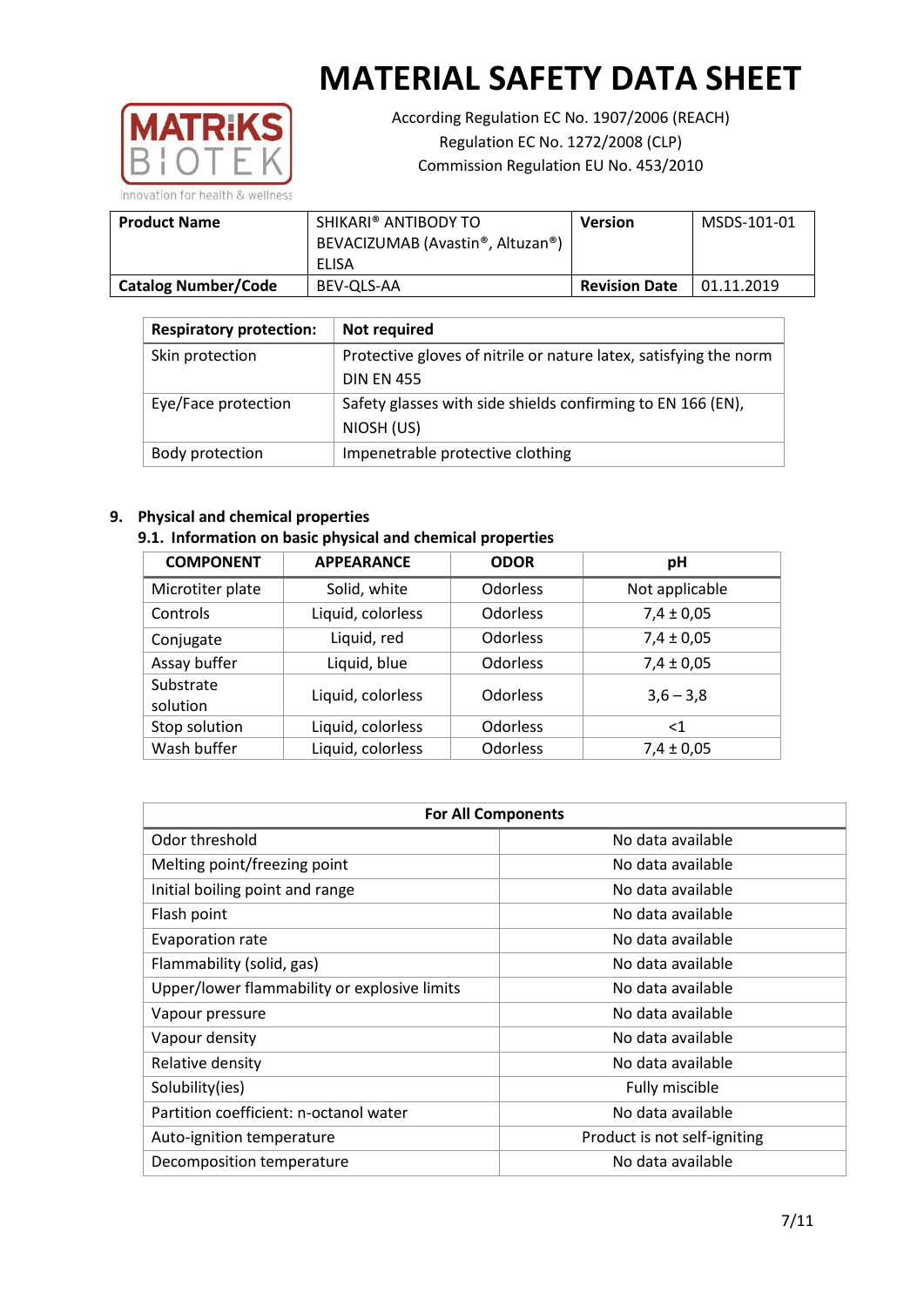

According Regulation EC No. 1907/2006 (REACH) Regulation EC No. 1272/2008 (CLP) Commission Regulation EU No. 453/2010

**Product Name SHIKARI® ANTIBODY TO** BEVACIZUMAB (Avastin®, Altuzan®) ELISA **Version** MSDS-101-01 **Catalog Number/Code** BEV-QLS-AA **Revision Date** 01.11.2019

| Viscosity                   | No data available                            |
|-----------------------------|----------------------------------------------|
| <b>Explosive properties</b> | Product does not present an explosion hazard |
| Oxidizing properties        | No data available                            |

### **9.2. Other information**

No other information available.

## **10. Stability and reactivity**

### **10.1. Reactivity**

Not reactive under normal conditions of storage and manipulation. Sodium azide has been reported to form lead or copper azide in laboratory plumbing (heavy metals) which may explode on percussion. Treatment of sodium azide with strong acids gives hydrazoic acid, which is also extremely toxic.

### **10.2. Chemical stability**

Mixture is chemically stable under normal conditions of storage and manipulation. Overheating may cause thermal decomposition.

### **10.3. Possibility of hazardous reactions**

Sodium azide has been reported to form lead or copper azide in laboratory plumbing (heavy metals) which may explode on percussion.

#### **10.4. Conditions to avoid**

Stable under normal conditions. Keep away from direct sunlight and heat sources. Do not mix with strong acids and heavy metals.

## **10.5. Incompatible materials**

Strong acids, heavy metals, halogenated hydrocarbons.

## **10.6. Hazardous decomposition products**

Material does not decompose at ambient temperatures. Incomplete combustion and thermolysis may produce toxic, irritating and flammable decomposition products (such as carbon monoxide, carbon dioxide, sooth, aldehydes and other products of organic compounds decomposition, sulfur / nitrogen oxides).

#### **11. Toxicological information**

## **11.1. Information on toxicological effects**

## **11.1.1. Acute toxicity**

Based on available data, the classification criteria are not met. Based on composition, the mixture has low acute toxicity and no adverse effects for human health are expected under applicable conditions of exposure sodium azide.

## **11.1.2. Skin corrosion/irritation**

Based on available data, the classification criteria are not met. Prolonged or repeated skin contact may cause mild irritation and dermatitis (skin inflammation). However, these effects do not required classification

## **11.1.3. Serious eye damage/irritation**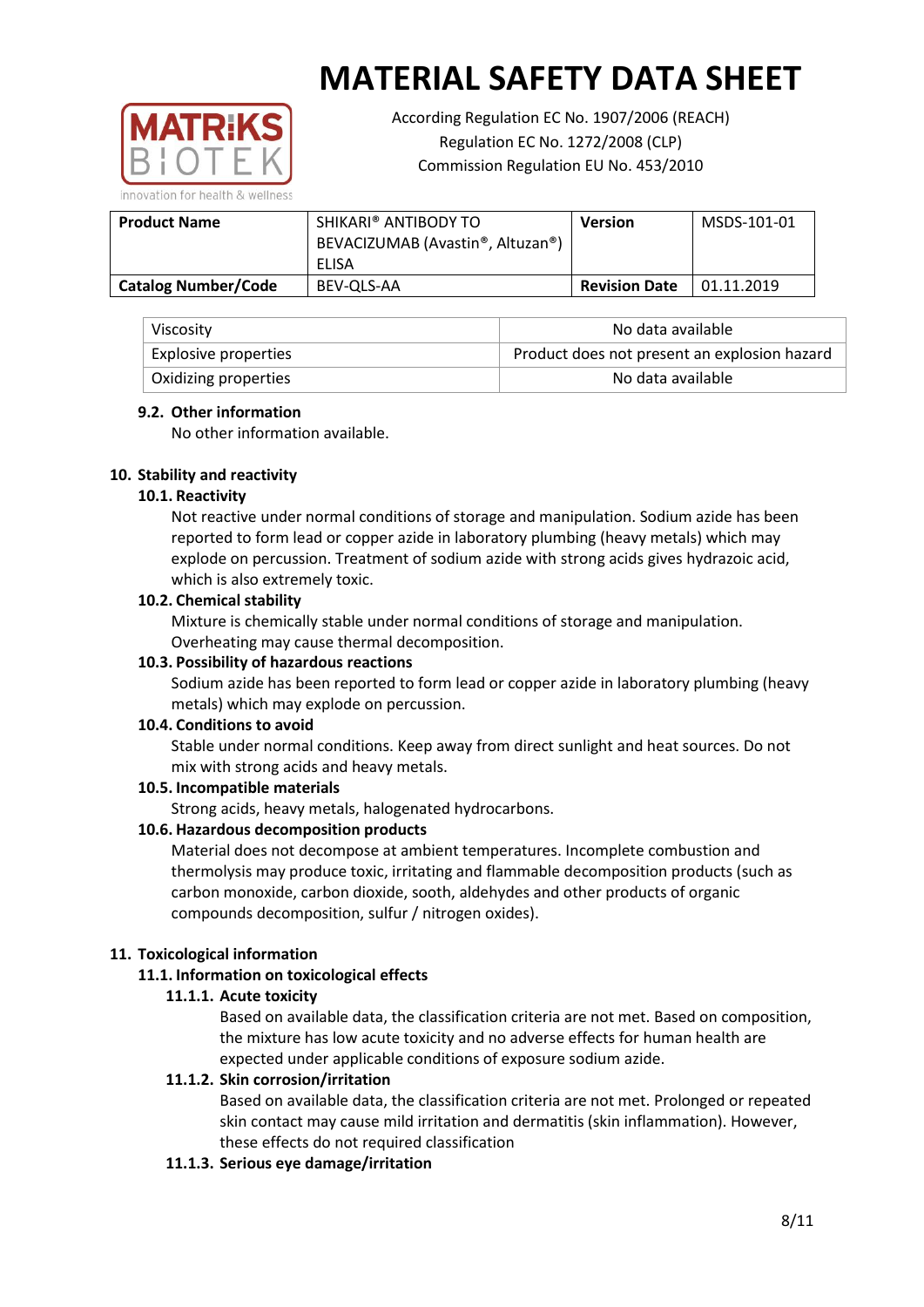

According Regulation EC No. 1907/2006 (REACH) Regulation EC No. 1272/2008 (CLP) Commission Regulation EU No. 453/2010

| <b>Product Name</b>        | SHIKARI® ANTIBODY TO<br>BEVACIZUMAB (Avastin®, Altuzan®) | Version              | MSDS-101-01 |
|----------------------------|----------------------------------------------------------|----------------------|-------------|
|                            | ELISA                                                    |                      |             |
| <b>Catalog Number/Code</b> | BEV-OLS-AA                                               | <b>Revision Date</b> | 01.11.2019  |

Based on available data, the classification criteria are not met. Direct contact with eyes may cause slight and temporary irritation. However, these effects do not required classification

## **11.1.4. Respiratory or skin sensitization**

Based on available data, the classification criteria are not met. Compounds have no sensitization effects.

## **11.1.5. Germ cell mutagenicity**

Based on available data, the classification criteria are not met. Compounds have no potential for mutagenic activity.

## **11.1.6. Carcinogenicity**

Based on available data, the classification criteria are not met. Compounds have no potential for carcinogenic activity.

## **11.1.7. Reproductive toxicity**

Based on available data, the classification criteria are not met. Compounds have no potential for reproductive toxicity.

## **11.1.8. STOT-single exposure**

Based on available data, the classification criteria are not met

## **11.1.9. STOT-repeated exposure**

Based on available data, the classification criteria are not met.

## **11.1.10. Aspiration hazard**

Based on available data, the classification criteria are not met.

## **12. Ecological information**

## **12.1. Toxicity**

No data available.

## **12.2. Persistence and degradability**

No data available.

**12.3. Bio accumulative potential** No data available.

## **12.4. Mobility in soil**

No data available.

## **12.5. Results of PBT and vPvB assessment**

The substances in the mixture do not meet the PBT/vPvB criteria according to REACH, annex XIII (content <0,1% w/w); the substances in the mixture are not included in the Candidate List of SVHC.

## **12.6. Other adverse effects**

No data available.

## **13. Disposal considerations**

**13.1. Waste treatment methods**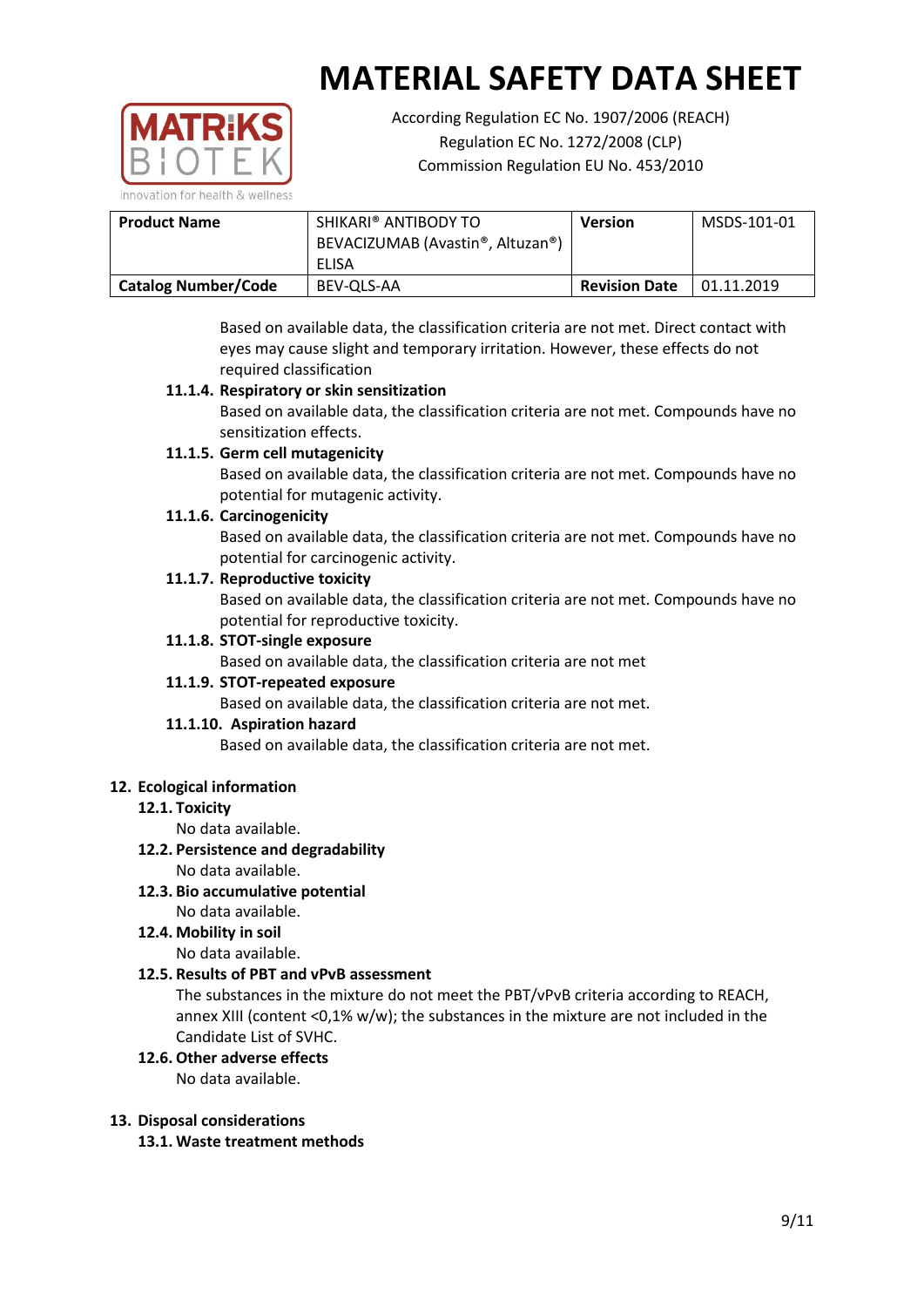

According Regulation EC No. 1907/2006 (REACH) Regulation EC No. 1272/2008 (CLP) Commission Regulation EU No. 453/2010

| <b>Product Name</b>        | SHIKARI® ANTIBODY TO             | <b>Version</b>       | MSDS-101-01 |
|----------------------------|----------------------------------|----------------------|-------------|
|                            | BEVACIZUMAB (Avastin®, Altuzan®) |                      |             |
|                            | ELISA                            |                      |             |
| <b>Catalog Number/Code</b> | BEV-OLS-AA                       | <b>Revision Date</b> | 01.11.2019  |

Product: Waste should be disposed of in accordance with federal, state and local environmental control regulations. Must not be composed together with household garbage.

Uncleaned packaging: Waste should be disposed of in accordance with federal, state and local environmental control regulations. Must not be composed together with household garbage.

General notes: Water hazard class 1 (German Regulation) (Self-assessment): Slightly hazardous for water. Do not allow undiluted product or large quantities of it to reach ground water, water course or sewage system

## **14. Transport information**

The mixture is not classified as dangerous for transport according to ADR/RID/IMDG/ICAO/IATA/ DGR

- **14.1. UN number:** None
- **14.2. Un proper shipping name:** None
- **14.3. Transport hazard class(es):** None
- **14.4. Packing group:** None
- **14.5. Environmental hazards:** None
- **14.6. Special precautions for user:** Not applicable.
- **14.7. Transport in bulk according to Annex II of MARPOL 73/78 and the IBC Code:** Not applicable.

#### **15. Regulatory information**

This Safety Data Sheet is prepared according to;

REGULATION (EC) No 1907/2006 OF THE EUROPEAN PARLIAMENT AND OF THE COUNCIL of 18 December 2006 concerning the Registration, Evaluation, Authorization and Restriction of Chemicals (REACH), establishing a European Chemicals Agency, amending Directive 1999/45/EC and repealing Council Regulation (EEC) No 793/93 and Commission Regulation (EC) No 1488/94 as well as Council Directive 76/769/EEC and Commission Directives 91/155/EEC, 93/67/EEC, 93/105/EC and 2000/21/EC

## **15.1. Safety, health and environmental regulations/legislation specific for the substance or mixture**

No data available.

#### **15.2. Chemical safety assessment**

No data available.

### **16. Other information**

**16.1. "H code" and "R Phrases" used in this document**

H301 Toxic if swallowed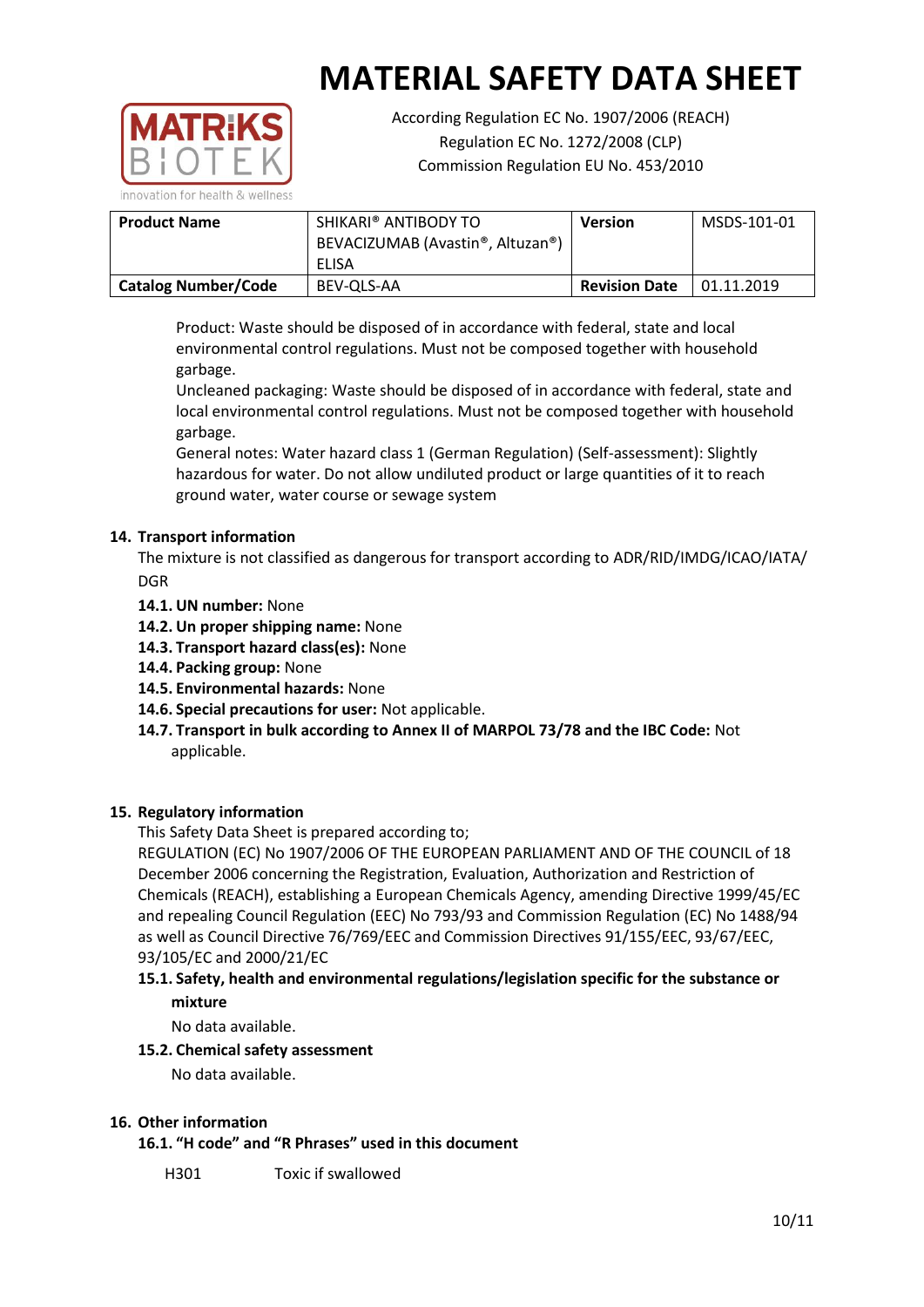

According Regulation EC No. 1907/2006 (REACH) Regulation EC No. 1272/2008 (CLP) Commission Regulation EU No. 453/2010

| <b>Product Name</b>        | SHIKARI® ANTIBODY TO<br>BEVACIZUMAB (Avastin®, Altuzan®) | <b>Version</b>       | MSDS-101-01 |
|----------------------------|----------------------------------------------------------|----------------------|-------------|
|                            | ELISA                                                    |                      |             |
| <b>Catalog Number/Code</b> | BEV-OLS-AA                                               | <b>Revision Date</b> | 01.11.2019  |

- H311 Toxic in contact with skin H314 Causes severe skin burns and eye damage H315 Causes skin irritation H317 May cause an allergic skin reaction H319 Cause serious eye irritation H331 Toxic if inhaled H335 May cause respiratory irritation H400 Very toxic to aquatic life H410 Very toxic to aquatic life with long lasting effects R23/24/25 Toxic by inhalation, in contact with skin and if swallowed R34 Causes burns R37 Irritating to respiratory system R36/37/38 Irritating to eyes, respiratory system and skin R43 May cause sensitisation by skin contact R50/53 Very toxic to aquatic organisms, may cause long-term adverse effects in the aquatic environment **16.2. "P statements" and "S Phrases" used in this document** S26 In case of contact with eyes, rinse immediately with plenty of water and seek medical advice. S28 After contact with skin, wash immediately with plenty of (to be specified by the manufacturer). S36/37 Wear suitable protective clothing and gloves.
	- S39 Wear eye/face protection.
	- S45 In case of accident or if you feel unwell seek medical advice immediately (show the label where possible).
	- S60 This material and its container must be disposed of as hazardous waste.
	- S61 Avoid release to the environment. Refer to special instructions/safety data sheet.